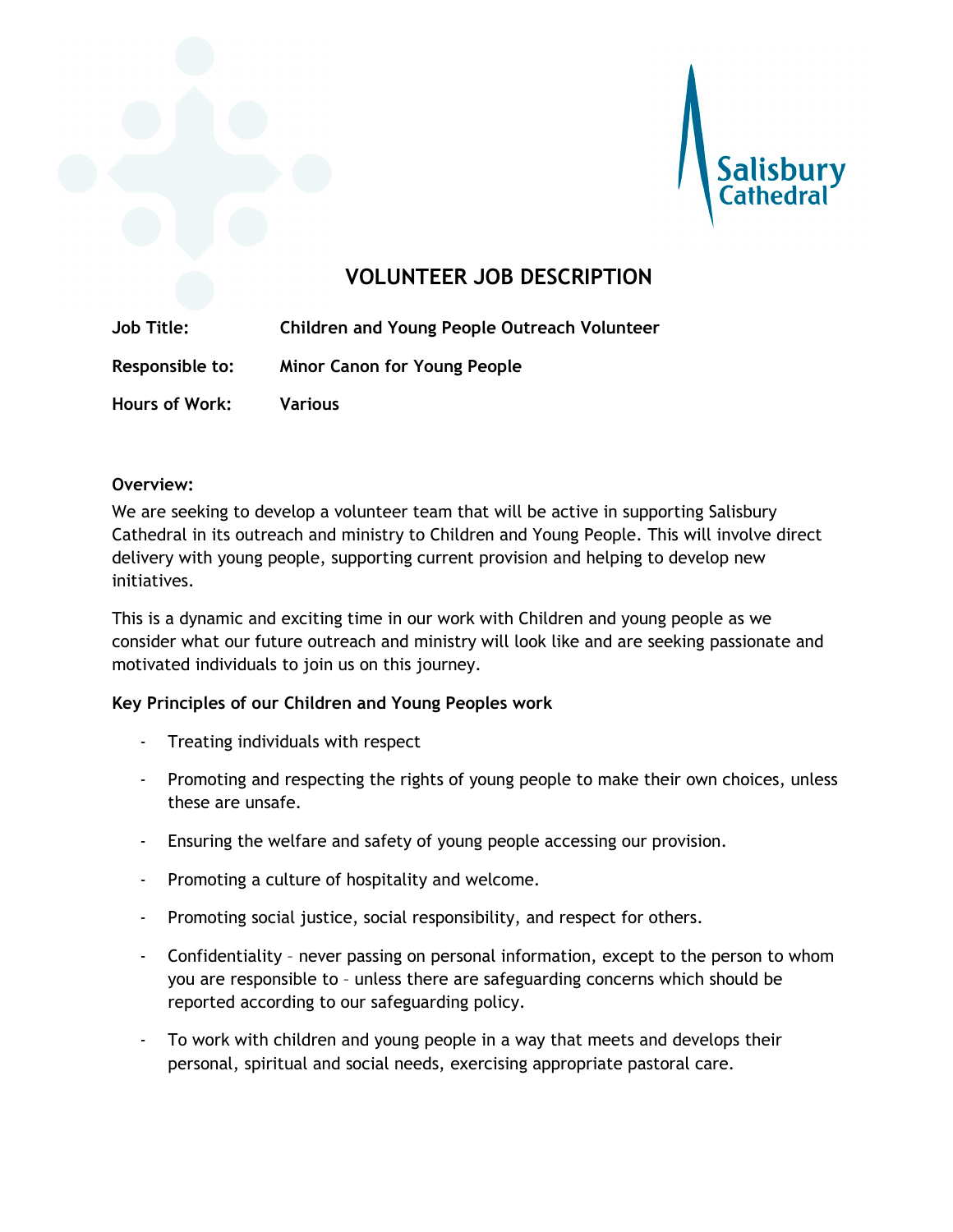# **Volunteer Support**

As a member of our Children and Young People's Outreach Team we will strive to offer a positive, inclusive, and supportive environment to enable you to engage, enjoy and feel resourced for the initiative you are involved in. You will be provided with any essential training and actively supported by the CYP team leader and Minor Canon for Young people to develop your practice in engaging with children and young people.

Full orientation, induction and support training will be given. There will be a need to attend Volunteer Safety Update sessions every two years.

As the volunteer team develops it is anticipated that there will be a termly team meeting (3x a year) to support, review and grow our work with children and young people.

There is no expectation of lone working, and any activities will always be done in pairs as a minimum.

# **Person Specification**

| <b>Essential</b>                                                                                                                                                                                                    | <b>Desirable</b>                                                                                                                                                                                                      |
|---------------------------------------------------------------------------------------------------------------------------------------------------------------------------------------------------------------------|-----------------------------------------------------------------------------------------------------------------------------------------------------------------------------------------------------------------------|
| <b>Knowledge and Experience</b><br>Understanding of safeguarding<br>protocol, procedures, and good<br>practice<br>A commitment to the needs of young<br>people and a desire to see them<br>supported appropriately. | Experience of working with children<br>and young people.<br>Experience of dealing with<br>contemporary issues that are affecting<br>young people from a variety of<br>backgrounds.<br><b>First Aid</b>                |
| <b>Skills</b><br>Desire to engage positively with<br>children and young people.<br>Good level of communication and<br>interpersonal skills.                                                                         | Ability to be adaptable and responsive<br>in responding to the behaviors and<br>needs of young people.<br>An ability to work creatively and<br>support the team in developing new<br>initiatives and ways of working. |